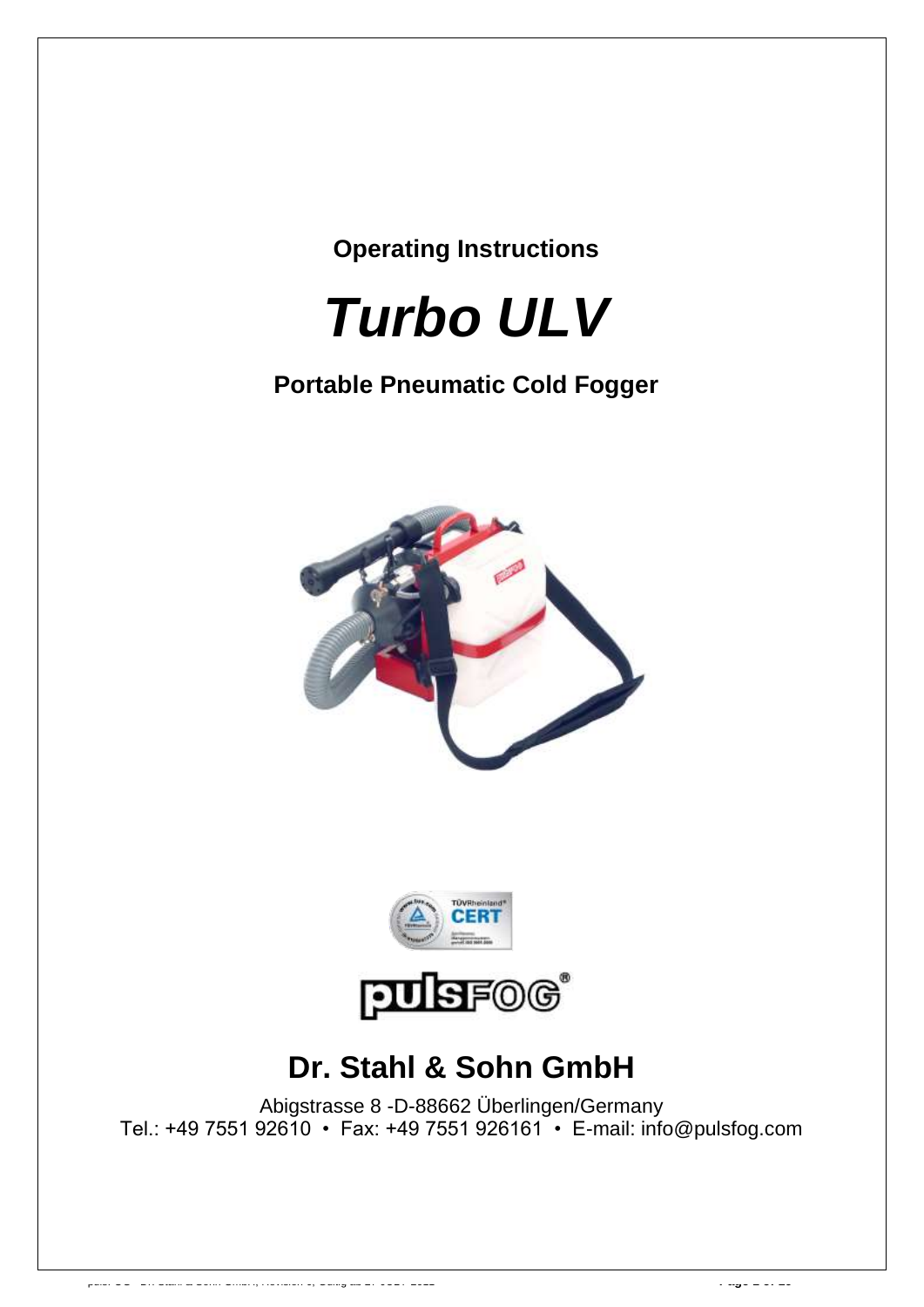## **C O N T E N T**

- 1. TURBO ULV SAFETY INSTRUCTIONS
- 2. TECHNICAL DATA
- 3. TECHNICAL DESCRIPTION
- 4. SUITABILITY
- 5. OPERATING THE SYSTEM
	- 5.1 PREPARATION
	- 5.2 PRODUCING THE MEDIA MIXTURE
- 6. METERING THE MEDIUM
	- 6.1 GARDENING
	- 6.2 ANIMAL FACILITY DISINFECTION
- 7. STARTING THE ENGINE
- 8. ATOMISATION
- 9. APPLICATION IN PLANT PROTECTION
- 10.TYPES OF APPLICATION
- 11.ENDING ATOMISATION
- 12.CLEANING
- 13.GUARANTEE

Final content:

Explosion drawings with nomenclature and order numbers EC Declaration of Conformity

Many of the pulsFOG components are of patented design. The content of these operating instructions is intellectual property of pulsFOG Dr. Stahl & Sohn GmbH and copyrighted in all countries. Its use is exclusively reserved for the application and the authorized after-sales-service. All rights reserved.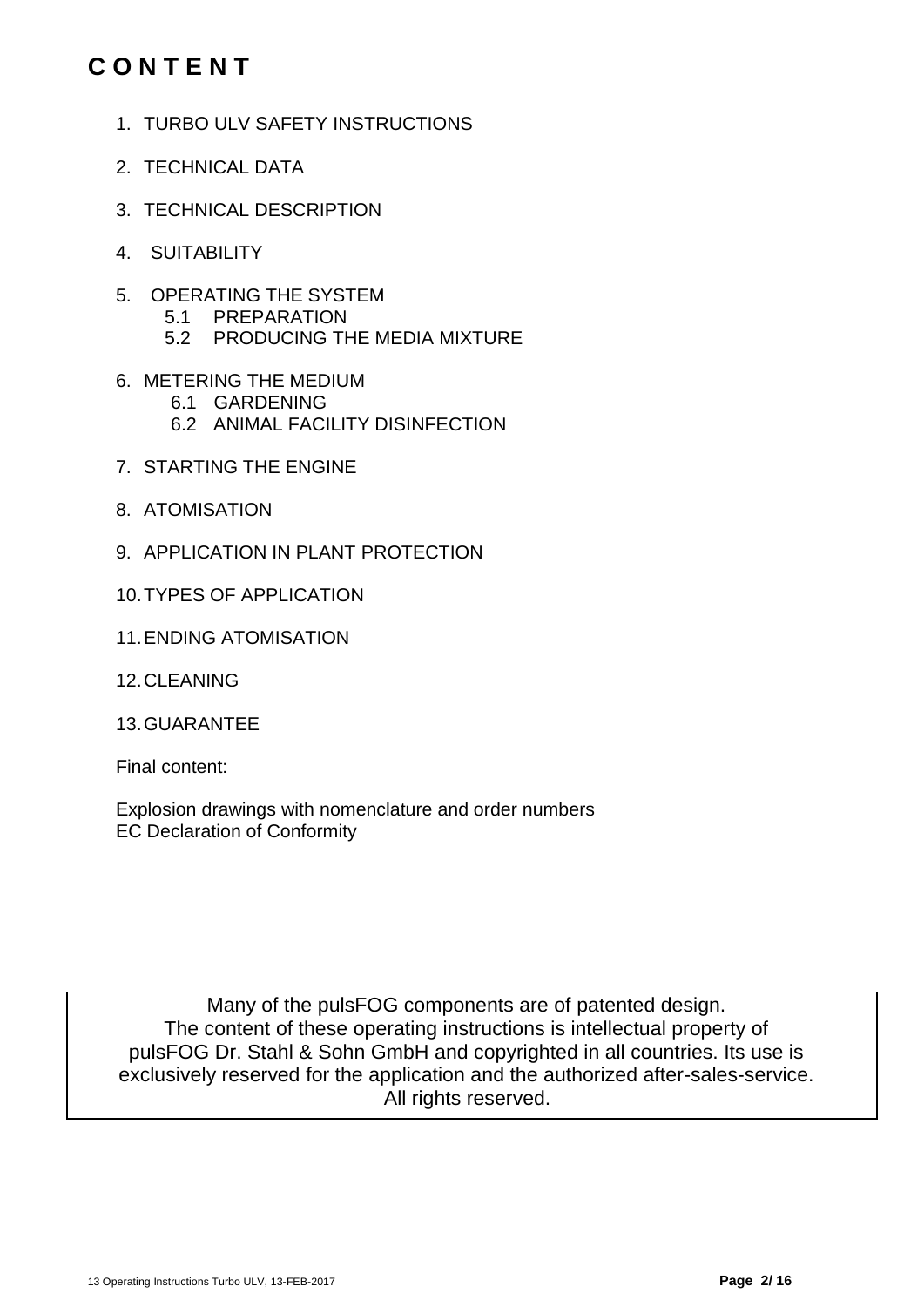### **1.0 TURBO ULV SAFETY INSTRUCTIONS**

Issued: 28-AUG-2012

#### **Intended Use**

The pulsFOG foggers are designed for fogging all kinds of pesticides, disinfectants and pest control agents authorized and approved for this type of application insofar as there are no risks for the environment, human beings and animals involved. Failure to comply with these may result in fire or accidents. Observe the EU Directive **89/391/EC** (e.g. Article 6) and **1999/92/EC** (ATEX 137, Article 5)

#### **Contrary to intended use**

Contrary to intended use and improper handling may cause hazards for people, objects and environment. With a not intended use of the unit the general permit of operation/use expires.

- The equipment is restricted to professional use by persons of age and qualified operators
- Read and respect instruction manual of the unit and of the pesticide. However, without restricting the unit manufacturer's operating instructions in any way.
- Observe the applicable regulations of the local public utility.
- Only use extension cables for a power consumption of min. 1,0 kW.
- Fogging tap must be closed every time if engine is not running.
- Check the functional safety of the unit (e.g. by trial fogging with water). Repair any loose or leaking lines. If functional safety is not ensured, do not put the unit into operation.
- Observe the material safety data sheet of the fogging product.
- The pesticide must be officially approved for the intended application
- Wear suitable protective clothing during the preparatory work and when fogging (full-face mask with filter  $A_2$   $B_2$ - $P_3$ , protective suit, gloves, rubber boots).
- Any formation of aerosols or fogs from flammable substances or acids releasing oxygen and clor in a mixture with air and/or dust always involves the risk of fire or explosion if there is a source of ignition.
- Observe the explosion limit of a pesticide and avoid over dosage accordingly. Only use noninflammable liquids (without a flash point) for treatments in rooms where a dust explosion hazard exists. Unit is not explosion proof.
- Use Oxygen and chlorine releasing chemicals (e.g. peroxides) and other acids only with acid resistant equipment. Ph-value limited from 4,5-8,5
- Do not fog towards hot surfaces or electric cables.
- Do not fog in rooms with a temperature exceeding 35°C.
- Only treat well closed rooms
- Arrange the unit in a safe and upright position with the hand piece hooked or carry it with the strap over your shoulder. In case of stationary use, do not leave the unit unattended. Carry out automatic or stationary room fogging **with highly inflammable liquids only from the outside in** (the turbine must take in fog-free cooling air).
- Open or close the fogging valve only with the motor running. If the motor stops unintentionally, close the fogging valve immediately and depressurise the tank **(When the motor stops and the fogging tap is open, after-dripping of fogging liquid may occur)**
- Make sure to distribute the fog evenly in the room. In stationary applications, provide for air circulation.
- Secure treated rooms against unauthorized access (i. e. provide warnings outside). Always keep treated rooms closed and eliminate leakages. Ventilate treated rooms sufficiently before re-using them.

Store in a safe place, use the original cardboard box if possible; store in a dry and dust-free room, protected against tilting and only with the rinsed chemical tank empty.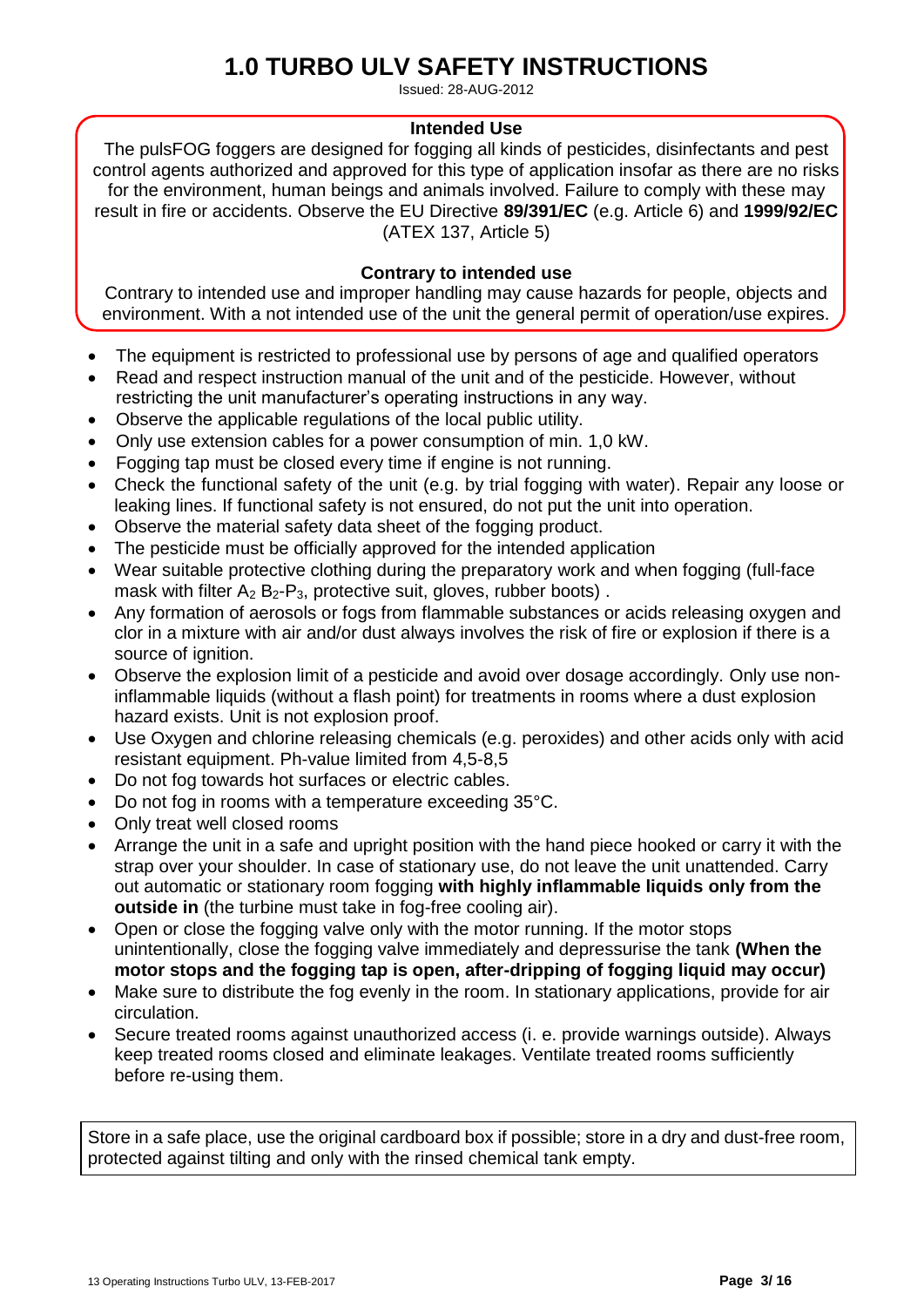### **Operating Instructions**

# *Turbo ULV*

### **Portable Pneumatic Cold Fogger**

Congratulations on choosing the Turbo ULV! This system is particularly effective, has a robust construction and is simple to operate. Please read the following instructions carefully to ensure the system's long operational life.

#### **2.0 Technical Data**

Packing Dimensions: 59x35x37 cm Packing Weight: 8,3 kg Contents of the chemical tank: nominal 5 litres Flow rate: 5.3 l/h - max. 48 l/h Flow rate with dosing nozzle 0.7 mm:\*) 5.3 l/h at max. power (inbuilt) Flow rate with dosing nozzle 0.8 mm:\*) 7.7 l/h at max. power Flow rate with dosing nozzle 1.0 mm<sup>\*</sup>) 10.8 l/h at max. power Remaining quantity: 20 ml Electrical voltage: **110 Volt/ 50-60 Hz AC** Electrical power: 1.0 kW /4.4 A

Effective fog trajectory range: max. 25 m (without change of direction) Droplet size: between 10 and 50 µm according to the set flow rate (metering nozzle)

Noise level: 70 db (A)

#### **Accessories**

- Funnel with sieve, mesh width 0.4 mm
- Sling
- Dosing nozzle 0.8 mm
- Dosing nozzle 1.0 mm
- Sealing rings
- Replacement preliminary filter
- Operating instructions

#### **Spare parts:**

Air filter: consisting of preliminary filter and main filter

\* measured during fogging

### **Recommended accessories / options**

- Mixing set consisting of 2 l measuring cup, 250 ml measuring cup, wooden stirring stick
- Continuously adjustable flow control (adjustable nozzle)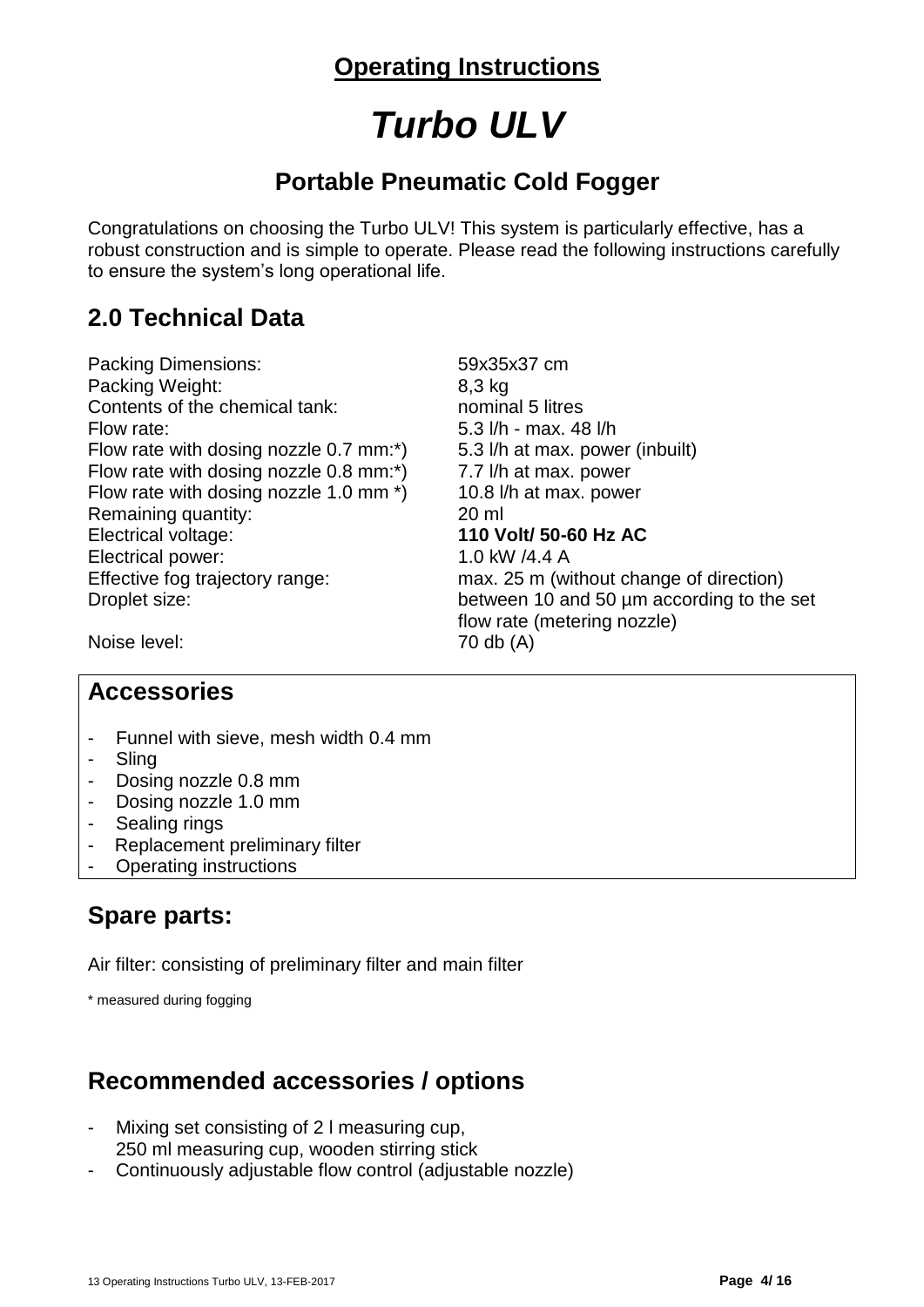## **3.0 Technical description**

The system consists of the following functional groups:

- Metal casing with turbine blower, intake filter and on-off switch
- Sheet steel chassis, powder coated with transparent chemical tank
- Chemical piping with intake filter
- Flow valve with metering nozzles
- Eddy current nozzle in hand piece with flexible spiral hose

The strong 1,000-Watt electric engine is assembled in a metal casing, which has a large air inlet opening with an air filter and a narrowed air outlet opening for the pressurised air produced. The compressed air (max. 60°C) empties into a 90 cm long flexible spiral hose. The diffuser nozzle with handle is fastened onto the end of this hose. At the opening of the nozzle a vacuum is created by the released compressed air. This vacuum sucks in the fog liquid from the chemical tank via a flow control unit with a stop function. A smaller air pressure is conveyed from the blower onto the chemical tank for assistance.

According to the flow rate used, the Turbo ULV produces particulate matter with a diameter of 10 – 50 µm. It is possible to carry out precision regulation according to the opening angle of the manual fog control valve. However, repeat accuracy is guaranteed by the alternating nozzles.

### **4.0 Suitability**

The Turbo ULV is suitable for the production of particulate matter from aqueous fluids with a low viscosity (< 10 cSt). Operation is carried out by specialist personnel in the areas of pesticide use in greenhouses, stock protection, hygiene, disinfection of animal facilities and aerosol vaccination in animal facilities. Aqueous solutions, emulsions, suspensions or dispersions may be used. The dilution of the medium used in the application of pesticides must be at least in the ratio 1:20 (100 ml in 2 l water); in the production of suspensions it must be at least 1:30 (see section "Dosage"). The dilution of disinfectants must be at least 1:3, i.e. 1 part medium + 2 parts water.

Carry out applications with inflammable liquids (dilution of more than 3 ltr/1000 m<sup>3</sup>) only from the outside in, i.e. only the fogging nozzle is in the room to be treated, whereby the fog distribution has to be guaranteed through air circulation.

**Warning:** In the case of stationary use in the space where the atomisation is to take place, the preliminary filter (and possibly the main filter) must be changed every hour. It is therefore better to carry out treatment working inwards from the outside. Blocked air filters lead to the engine overheating.

The following are materials which the fog liquid comes into contact with: polyethylene, polyamide, Viton, Teflon, aluminium, nickel. The chemical dichlorvos causes Viton to expand after long exposure times. The chemical pipe must be rinsed immediately after use. The system is suitable for the use of weaker acids and alkalis ( $pH$  values  $5 - 9$ ) for disinfection. In the case of operation in the fog, it should be ensured that acidic steams do not have a long-term effect on the engine or reduce the operational life of 500 hours.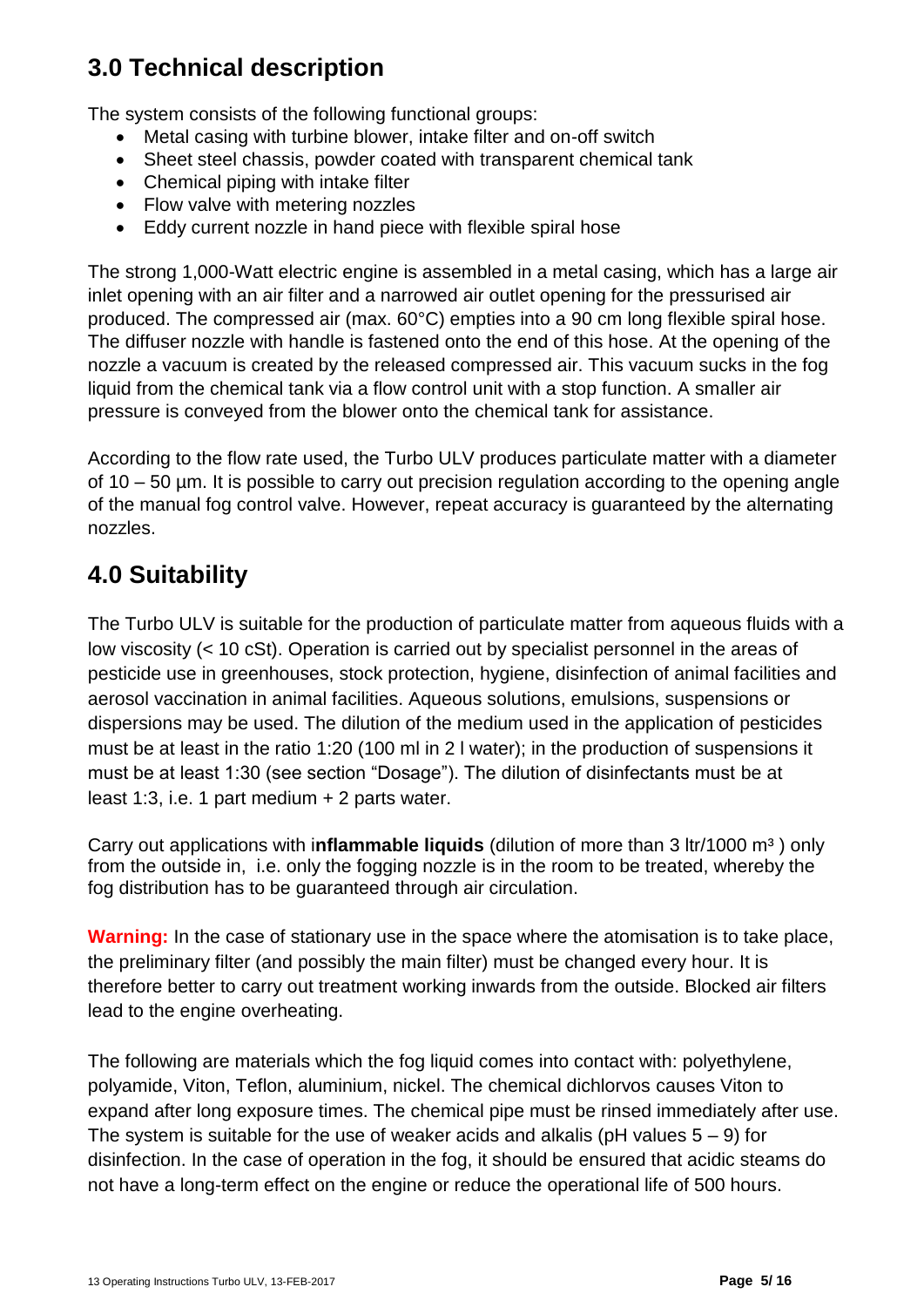### **5.0 Operating the system**

#### **5.1. Preparation**

- 1. Check that the system is switched off.
- 2. Close the manual fog control valve.
- 3. Make sure that the dosing nozzle is fixed properly.
- 3. Disconnect the chemical tank from the system fitting; use the funnel to fill with the required amount of medium, reconnect to the system and shut tightly.

Note: According to investigations carried out by the VDI (German Association of Engineers), the largest risk of contamination with noxious substances occurs in the production of the media mixture. Therefore, always wear the appropriate protective equipment – even during the preparatory stage.

#### **5.2. Producing the media mixture:**

Only ever prepare as much media as will be immediately needed for use. It is recommended to use the mixing set for the preparation of the media mixture. This can be purchased additionally as an accessory. It consists of: 2 l measuring cup, 250 ml measuring cup and a wooden stirring stick.

First, determine the amount of chemical in the 250 ml measuring vessel, then dilute with water in the 2 l measuring cup, stir and pour into the chemical tank of the system. Mix larger amounts in a bucket. Then put some water in the 250 ml measuring cup, swirl it around to clean and then pour into the 2 l measuring cup. Pour in additional water and add a sufficient amount to the chemical tank as is needed for the planned application.

The production of a suspension with spraying powder takes place by first adding a little water to make the determined spraying powder amount into a lump-free paste in the 2 l measuring cup, which is then continuously diluted. The calculated amount of water will have been prepared in a bucket beforehand. The produced suspension in the 2 l measuring cup is then mixed into the water in the bucket using the stirring stick.

Warning: Produced mixtures must not be stored for later use. Therefore only prepare the amount that is needed for immediate use.

#### **Note**

The Turbo ULV does not have a stirring device. It is therefore recommended to start the application immediately and to shake the tank slightly at regular intervals, when the tank lid is tightly closed.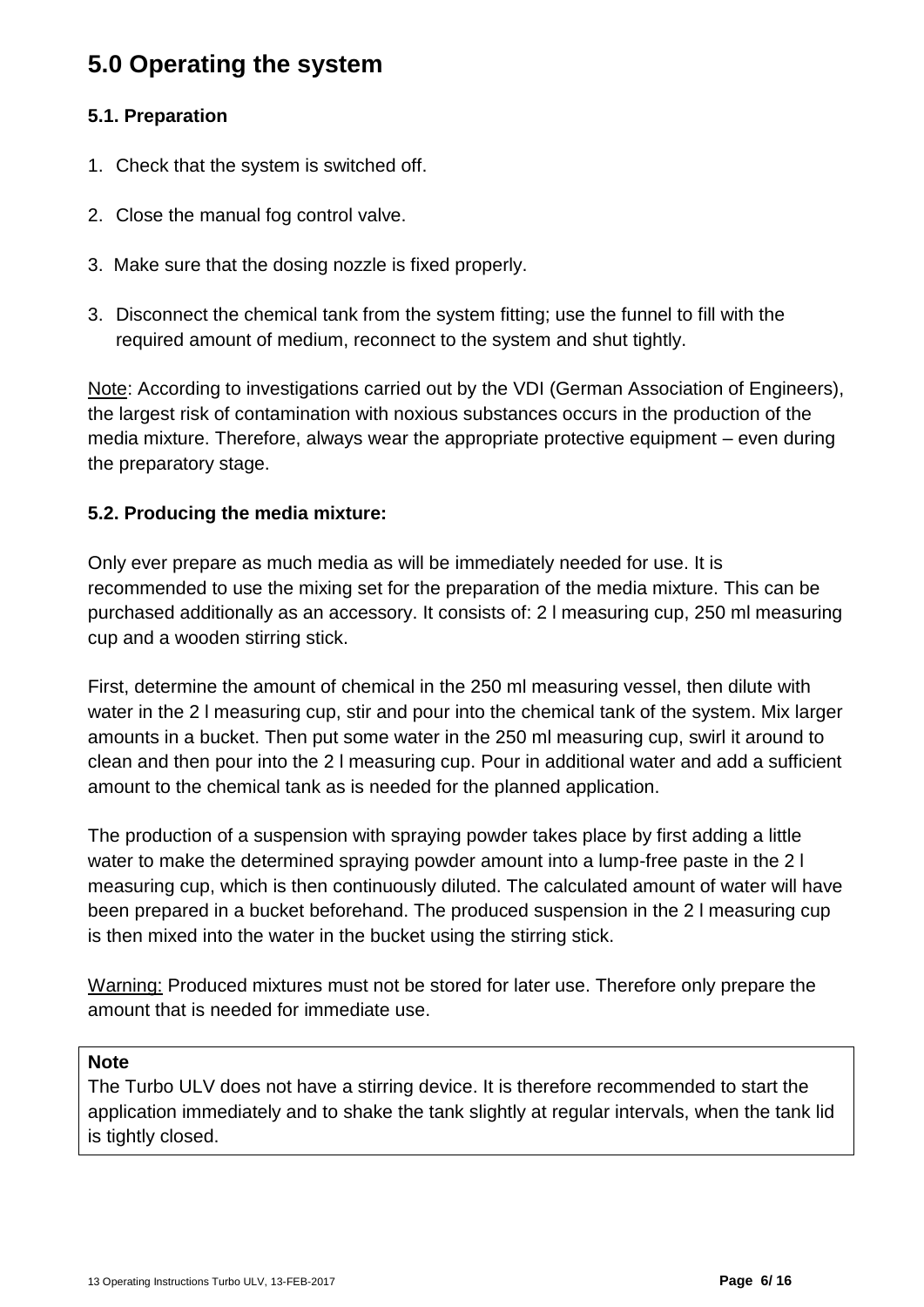### **6.0 Metering the medium**

The dosage is largely based on the amounts tested and approved by the manufacturer per unit of area, space or weight, e.g.

| In pesticide use:                | 1 kg/ha                          |
|----------------------------------|----------------------------------|
| In animal facility disinfection: | $2 - 3$ $1/1,000$ m <sup>3</sup> |
| In pest control:                 | 10 ml/100 m <sup>3</sup>         |
| In stock protection:             | $8$ ml/1 t                       |

In these cases the dosage is adjusted proportionally to the area, space or tonnage to be treated. Dilution with water in the use of pesticides and in pest control is at a ratio of 1:20 (e.g. 100 ml in 2 l water) to 1:30 according to the type of medium (emulsion or suspension) and in the area of hygiene, ratios of 1:2 to 1:5 are used, according to requirements. In the disinfection of animal facilities, the lowest ratio of 1:2 can be used, if the system is being used on wet wall areas.

#### **6.1. Gardening**

If the dosage of the medium is only known as spray water concentration data (e.g. 0.1%), the pre-converted values for the atomisation can be taken from the following table:

|  |                                                                                                                                             | <b>Concentration</b> | 0.01%               | 0.05%        | 0.1%                 | 0.15%        | 0.2%                 | 0.25%        |
|--|---------------------------------------------------------------------------------------------------------------------------------------------|----------------------|---------------------|--------------|----------------------|--------------|----------------------|--------------|
|  | မ္တ<br>Έ<br>$\overline{\mathbf{v}}$                                                                                                         | spraying method      | $10$ ml/hl          | 50 ml/hl     | 100 ml/hl            | 150 ml/hl    | 200 ml/hl            | 250 ml/hl    |
|  |                                                                                                                                             | Normal               | 10 ml $(g)$         | 50 ml $(q)$  | 100 ml $(g)$         | 150 ml $(q)$ | $200 \text{ ml}$ (g) | $250$ ml (g) |
|  | $\frac{1}{2}$<br>$\frac{1}{2}$<br>$\frac{1}{2}$<br>$\frac{1}{2}$<br>$\frac{1}{2}$<br>$\frac{1}{2}$<br>$\frac{1}{2}$<br>ත<br>ಕೆ ಸ್<br>ω<br>0 | Medium               | $20 \text{ ml} (q)$ | 100 ml $(g)$ | $200 \text{ ml} (q)$ | 300 ml $(q)$ | 400 ml $(q)$         | 500 ml $(g)$ |
|  | Fog<br>per<br>≘                                                                                                                             | <b>Maximum</b>       | $30 \text{ ml}$ (g) | 150 ml $(g)$ | 300 ml $(g)$         | 450 ml $(g)$ | $600$ ml $(q)$       | 750 ml (g)   |

#### **6.2. Animal facility disinfection**

If there is no established fog dosage in the facility disinfection, the following rule can be used (if possible, facility surfaces must be dripping wet before treatment):

Conventional spraying method:

1%  $\rightarrow$  Fog process: 1.5 to 2.0 l medium + 3 to 4 l water per 1,000 m<sup>3</sup> space.

2%  $\rightarrow$  Fog process: 3.0 to 4.0 l medium + 6 to 8 l water per 1,000 m<sup>3</sup> space.

From this it can be seen that media, which are used in conventional spraying methods with concentrations of **1%** or less, should preferably be used for the fog process to reduce the duration of atomisation.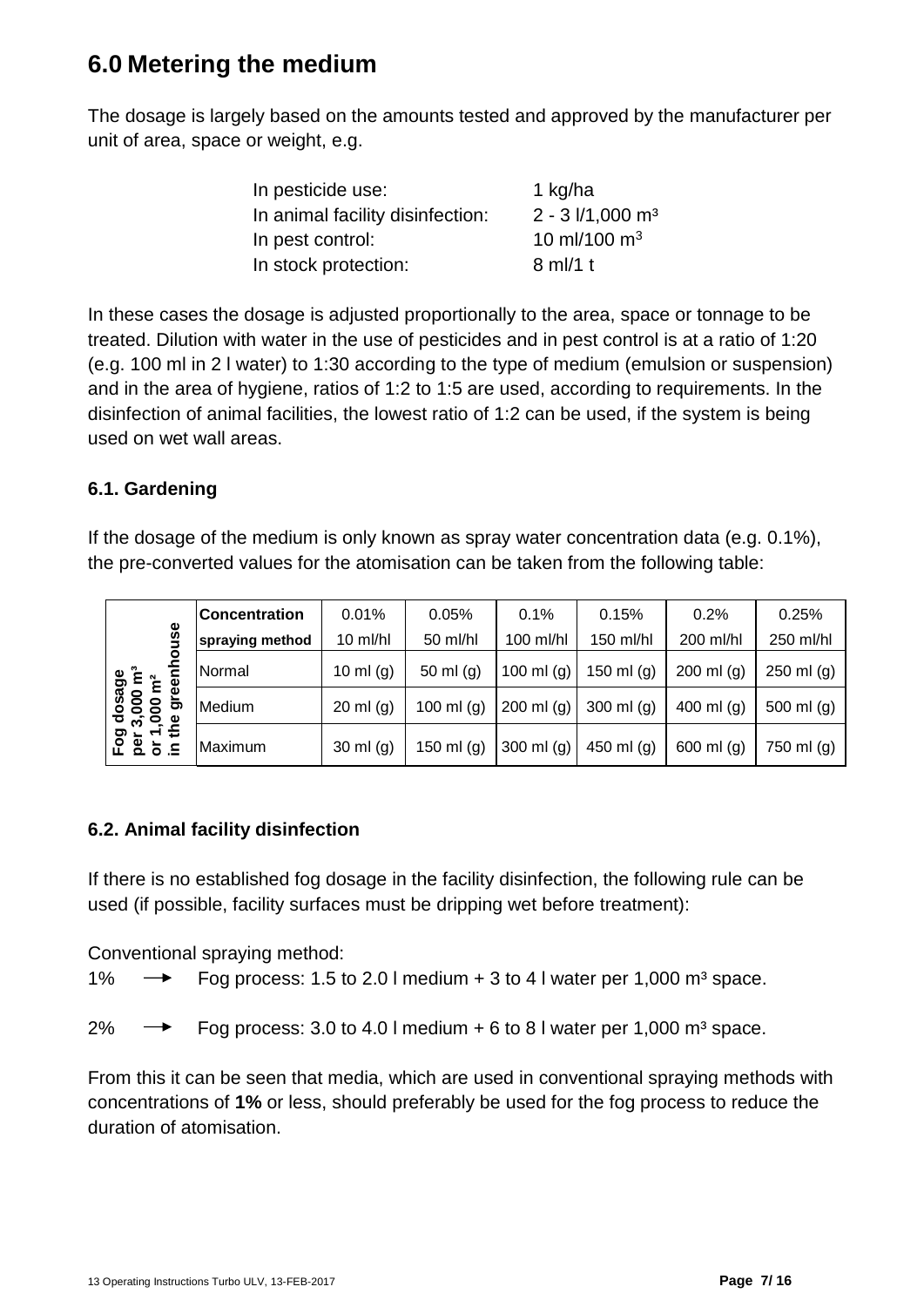## **7.0 Starting the engine**

First close fogging tap!

Connect the system to a **110 V** safety socket and switch "ON" (turbine compressor starts).

**Warning**: Only use extension cables for a power consumption of min. 1,0 kW. Rolled cables could overheat and lead to automatic cut-off.

## **8.0 Atomisation**

After starting the motor, open the manual fog control valve. According to the size of metering nozzle used, a faster or slower flow of the fog liquid is achieved with correspondingly larger or finer droplets. Furthermore, fine-tuning can be carried out using the manual fog control valve, but this cannot be reproduced exactly. The flow rates are determined with water and with hooked hand piece. High strength mixtures have a higher viscosity and lead to lower values.

Flow rate (analized with turbine 230 V)

| Dosing nozzle 0.7 mm:        | Flow rate 5.3 I/h. Preferred nozzle for pest control in spaces with<br>sensitive surfaces, stored goods or seed stock. Short, direct fog<br>application from at least 2 m away is possible to improve the<br>depth of penetration on accessible points. Otherwise, fog is<br>fog may not be directly applied to flowering plants. Stationary<br>use is possible with the aid of a ventilator and timer. | applied indirectly in the air space. When used in the greenhouse, |  |
|------------------------------|---------------------------------------------------------------------------------------------------------------------------------------------------------------------------------------------------------------------------------------------------------------------------------------------------------------------------------------------------------------------------------------------------------|-------------------------------------------------------------------|--|
| Dosing nozzle 0.8 mm:        | Flow rate 7.7 I/h. This nozzle should preferably be used for<br>spraying powder formulations if good plant covering is needed. A<br>damp spraying fog is produced. Direct application of the fog onto<br>plant crops must be avoided. The dilution of the medium must be<br>at least 1:25, i.e. 25 litres of water to 100 g pesticide. Also<br>suitable for aerosol vaccination in animal facilities.   |                                                                   |  |
| Dosing nozzle 1.0 mm:        | Flow rate 10.8 I/h. Damp spraying fog for special applications<br>that require a high chemical precipitation. Treated surfaces<br>become damp. Do not continue spraying until the object is<br>dripping wet, and do not use on flowers. Medium dilution: 10<br>litres of water to 100 g pesticide.                                                                                                      |                                                                   |  |
| <b>Larger dosing nozzles</b> | Can be used for spraying methods with lower chemical<br>concentrations. The flow rate then increases to more than 50 l/h.<br>The droplet sizes increase to more than 50 µm. The following<br>flow rates are achieved:                                                                                                                                                                                   |                                                                   |  |
|                              | Dosing nozzle 1.5 mm                                                                                                                                                                                                                                                                                                                                                                                    | 23 l/h                                                            |  |
|                              | Dosing nozzle 2.0 mm                                                                                                                                                                                                                                                                                                                                                                                    | 33 l/h                                                            |  |
|                              | Dosing nozzle 2.5 mm                                                                                                                                                                                                                                                                                                                                                                                    | 44 l/h                                                            |  |
|                              | Dosing nozzle 3.0 mm                                                                                                                                                                                                                                                                                                                                                                                    | 46 l/h                                                            |  |

Without a metering nozzle, but with a hollow bolt: 48 l/h. Without a hollow bolt: 57 l/h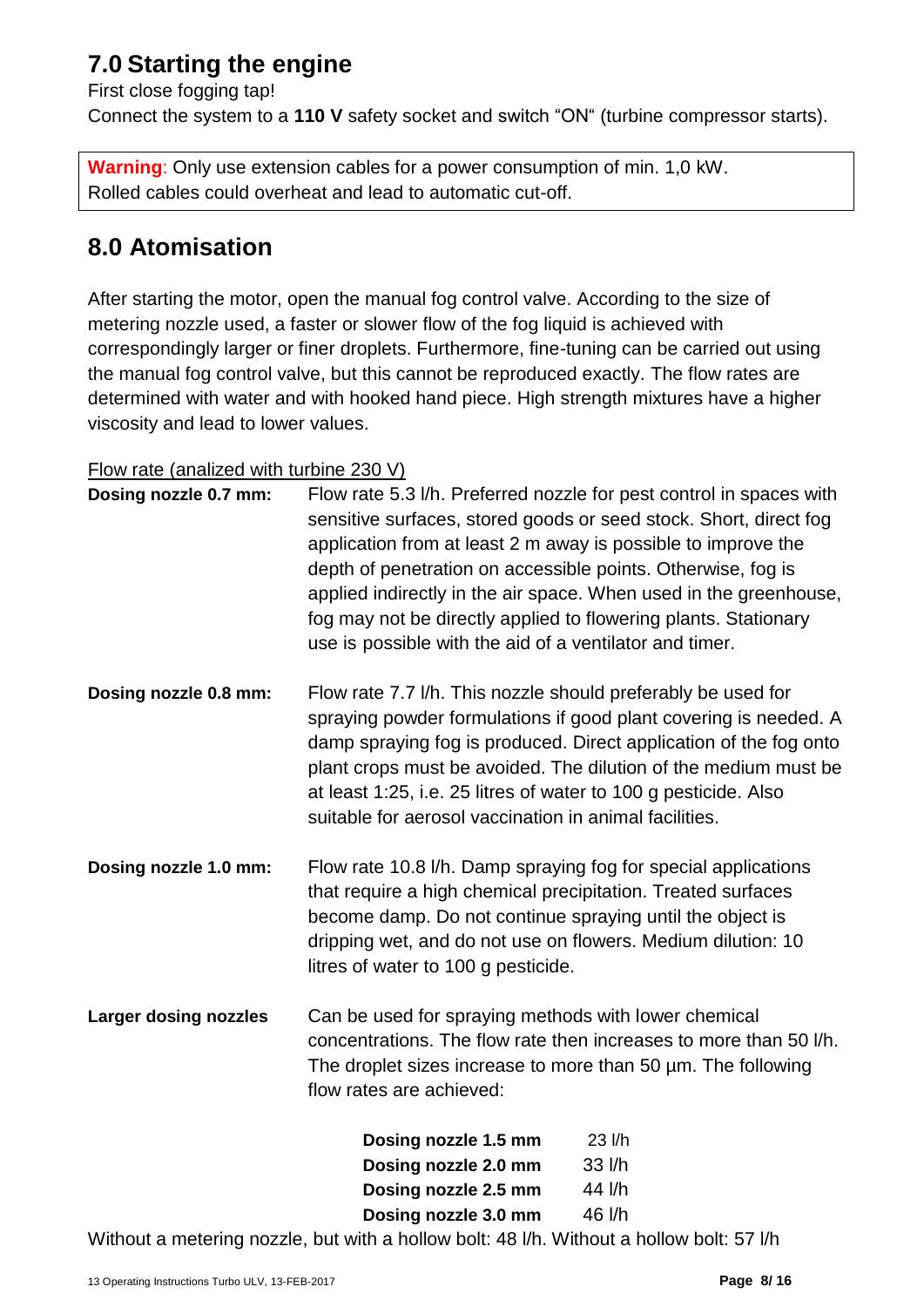## **9.0 Application in plant protection**

The Turbo ULV is carried through the crops using a long electric cable / the fog jet is directed over the crops into the open air space. With a medium path, a trajectory range of up to 15 m can be expected. Constant movement and shaking of the nozzle head will result in a reduction of the trajectory range.

#### **Warning**

The plants may never be sprayed with the abovementioned concentrations so much that they get wet. Avoid applying fog directly to flowers.

The length of fog application is dependent on the metering nozzle used and the viscosity of the medium, as well as the lever setting of the manual fog control valve. During work, the transparent chemical tank must regularly be checked for the consumption of the fog medium, so that its contents can be distributed equally throughout the space to be treated. Half of the fog liquid in the tank must have been used when the halfway point of the surface to be treated is reached.

### **10.0 Types of application**

- Stationary
- Mobile method

#### **Stationary** (= space treatment):

The system is placed on a desk with a hooked-on fog nozzle hand piece, and is started with a slightly upward angle. The fog is directed into the empty air space. Use dosing nozzle no. 7, or possibly dosing nozzle no. 8, if no fall-out is observed in the close-up area. In spaces larger than  $1,000$  m<sup>3</sup> air circulation must be induced using one or more ventilators. This will prevent local fall-out and will guarantee even distribution. If possible, **the Turbo ULV should not be inside the fog** in order to prevent blockages of the air filter. This would cause the engine to overheat which could lead to inflammation if inflammable liquids are applied. The hand piece can be positioned up to 1 m above the system. The resulting reduced flow rate can be balanced out using a larger dosing nozzle. The hand piece with the fogging nozzle should not be fixed on a lower position as the tank level in order to avoid the continued flow out of the liquid in case the power supply is suddenly interrupted.

**Warning:** Do not bend spiral hose. The turbine could overheat due to the reduced profile.

#### **Mobile method**

The system is carried over the shoulder using the sling, and the handgrip with the fog nozzle is directed at the target. When treating a space, the fog is applied indirectly in the empty air space and the fog direction is changed so that an even distribution is achieved. When carrying out a surface treatment, the fog jet is channelled over the surface to be treated, and the direction must be constantly changed to avoid an excessive dosage or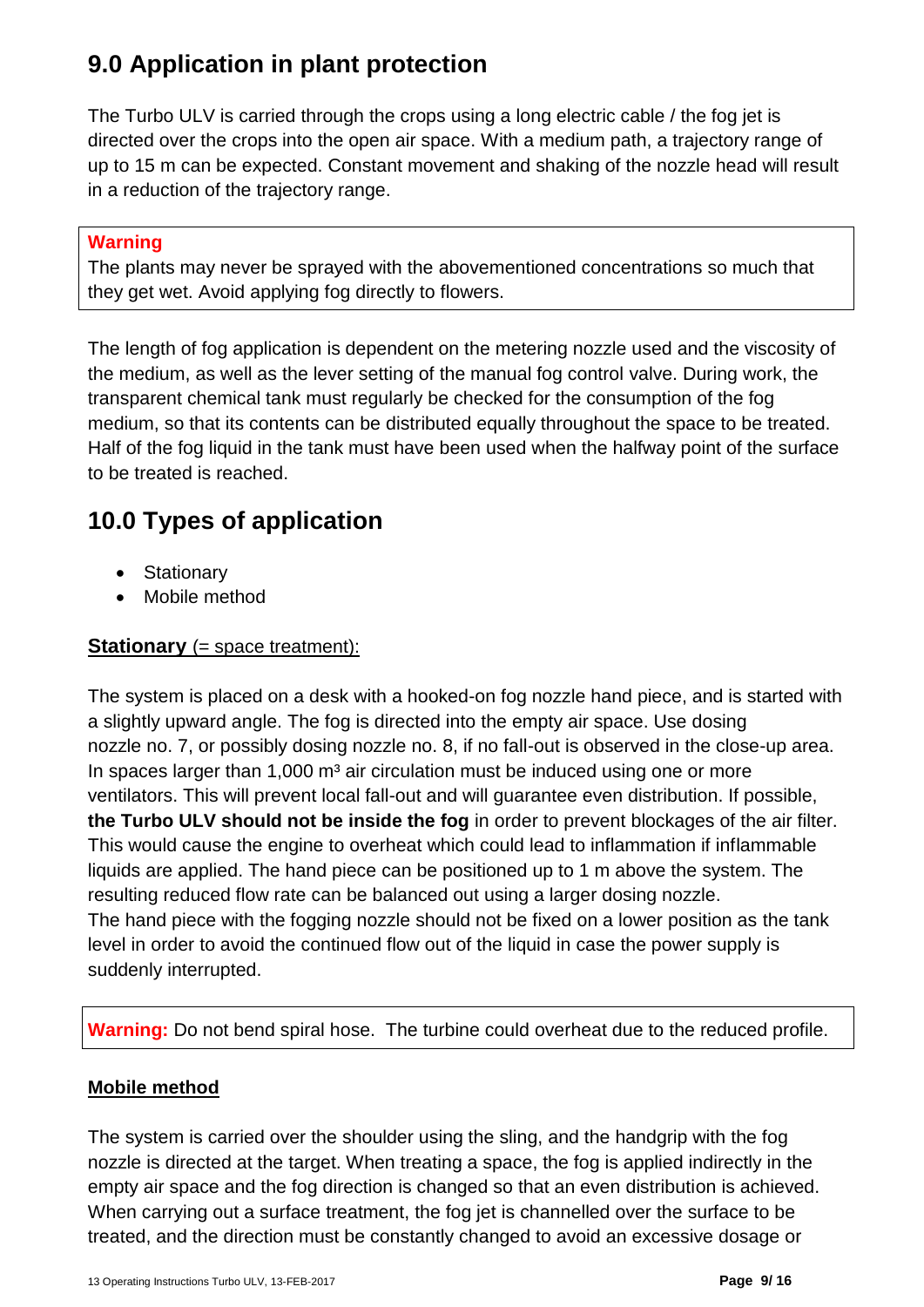wetting of the surface to be treated. The handle with the fog nozzle should not be positioned more than 1 m above the system as the pressure in the chemical tank is not sufficient to transport the fog liquid any higher than this. The flow rate reduces proportionally to how high the fog nozzle head is positioned above the system.

## **11.0 Ending atomisation**

If the fog tank is empty or if atomisation needs to be ended, first shut the manual fog control valve **while the blower is running**. After a few seconds, turn off the blower as well. Loosen the cover of the chemical tank to discharge pressure.

#### **Warning**

If the engine is stopped when the nozzle is hanging down, the fog liquid will flow out of the nozzle head. If the nozzle head is kept upright and you forget to shut the manual fog control valve before switching off the blower, the fog liquid can still escape from the nozzle and flow back into the spiral hose up until it reaches the turbine blower if there is a slight excess pressure in the chemical tank. This could damage the turbine.

## **12.0 Cleaning**

After finishing work, empty the tank and always rinse out with clear water. Dispose of the rinsing liquid correctly. Atomise approx. 0.5 l of warm water to clean the chemical pipes. Check and, if necessary, change the preliminary filter (and possibly also the main filter, see also point 2) in the air intake area after approx. 5 operational hours. Always wipe off the surfaces of the system again with a damp cloth.

#### Warning

According to the ambient air temperature the handle heats to a temperature a little bit higher than body temperature by the heated compressed air. If the filter is choked by fouling, the cooling air that flows less is heated more. This leads to a higher abrasion of the engine.

### **13.0 Guarantee**

For a duration of 24 months – limited to 500 machine hours i.e. wear-and-tear of carbone, starting from the invoice date, we will provide free repairs for proven manufacturing and material defects in accordance with the conditions of the valid original guarantee card. For this to take place the system must be delivered postage free and exempt from costs to the Überlingen site (Germany) or to an authorised repairs station. The system tank must be completely empty. The owner incurs the transport costs and the transport risk.

An analysis will then take place, and a quotation will be given for all work not covered by the guarantee. Contamination and blockages, which lead to a defect, are not covered by a guarantee. Work carried out to remove any such residues, and any possible disposal of unemptied tanks, must be included in the invoice (minimum invoice value  $\epsilon$  25.).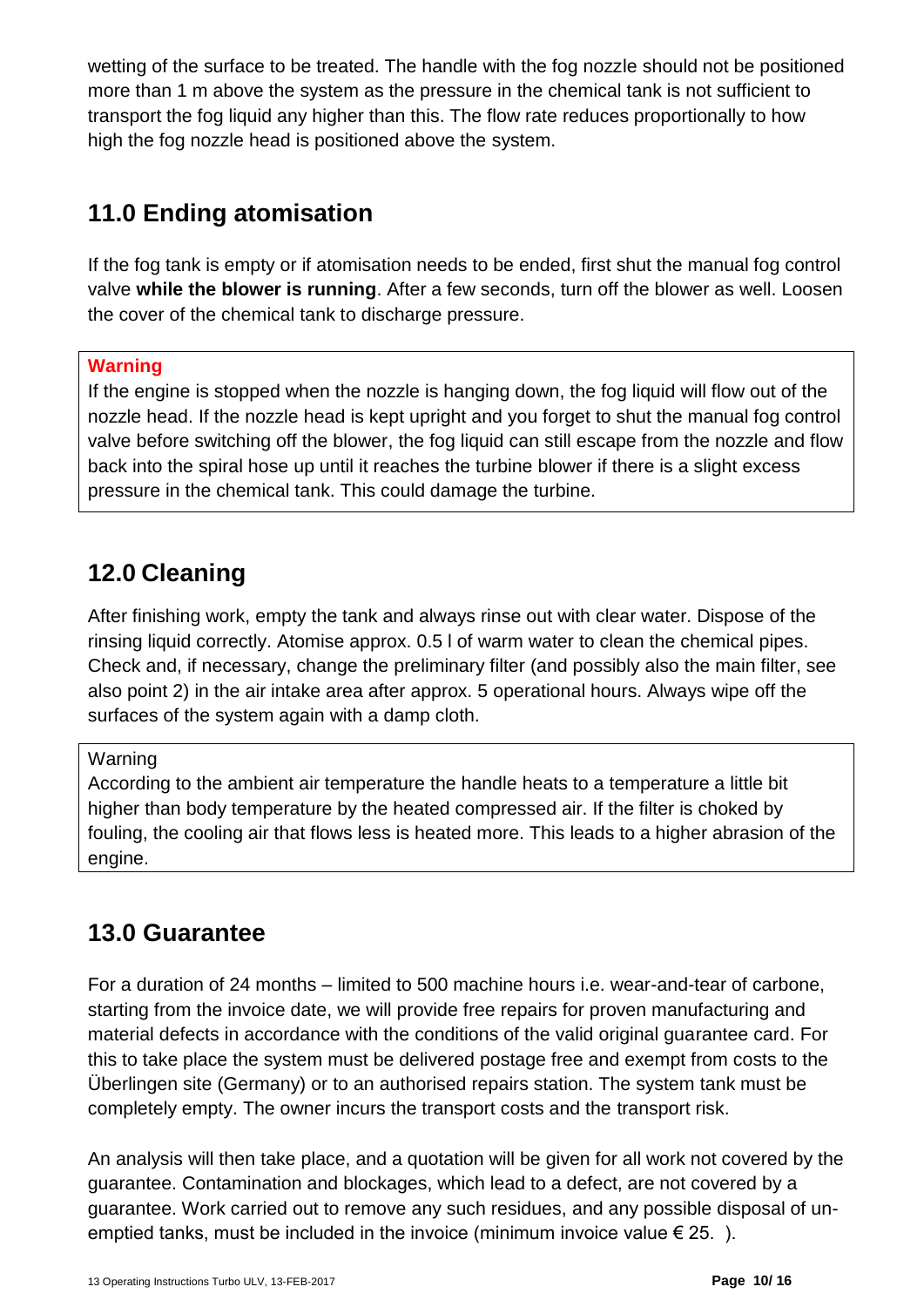#### **pulsFOG Turbo ULV Chassis**



|               | Pos. No.   Description   | Art.-No. |
|---------------|--------------------------|----------|
|               | Sling                    | Z00002.  |
| $\mathcal{P}$ | <b>Chassis Turbo ULV</b> | G00286.  |
| 3             | <b>Plastic feet</b>      | Z00075.  |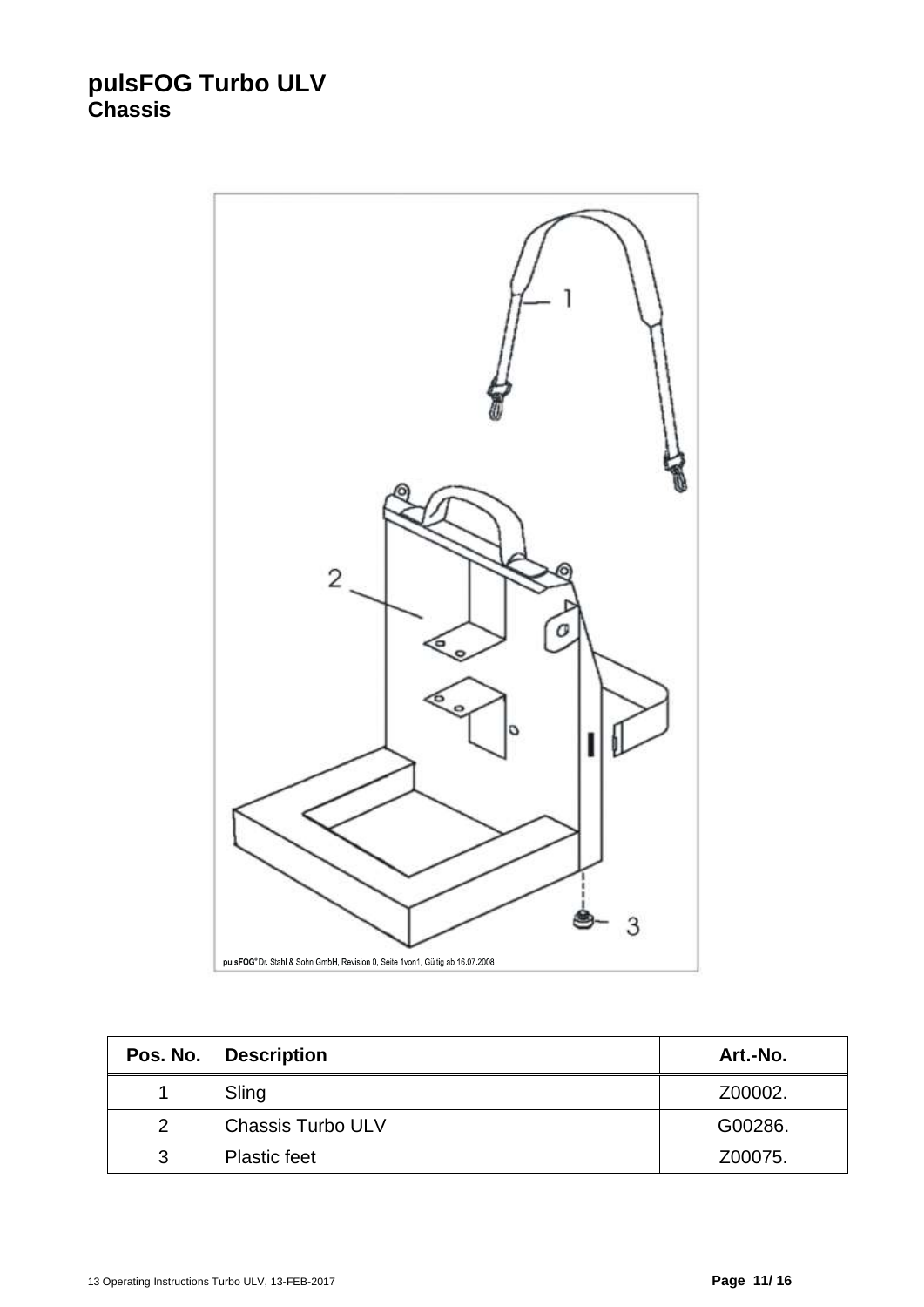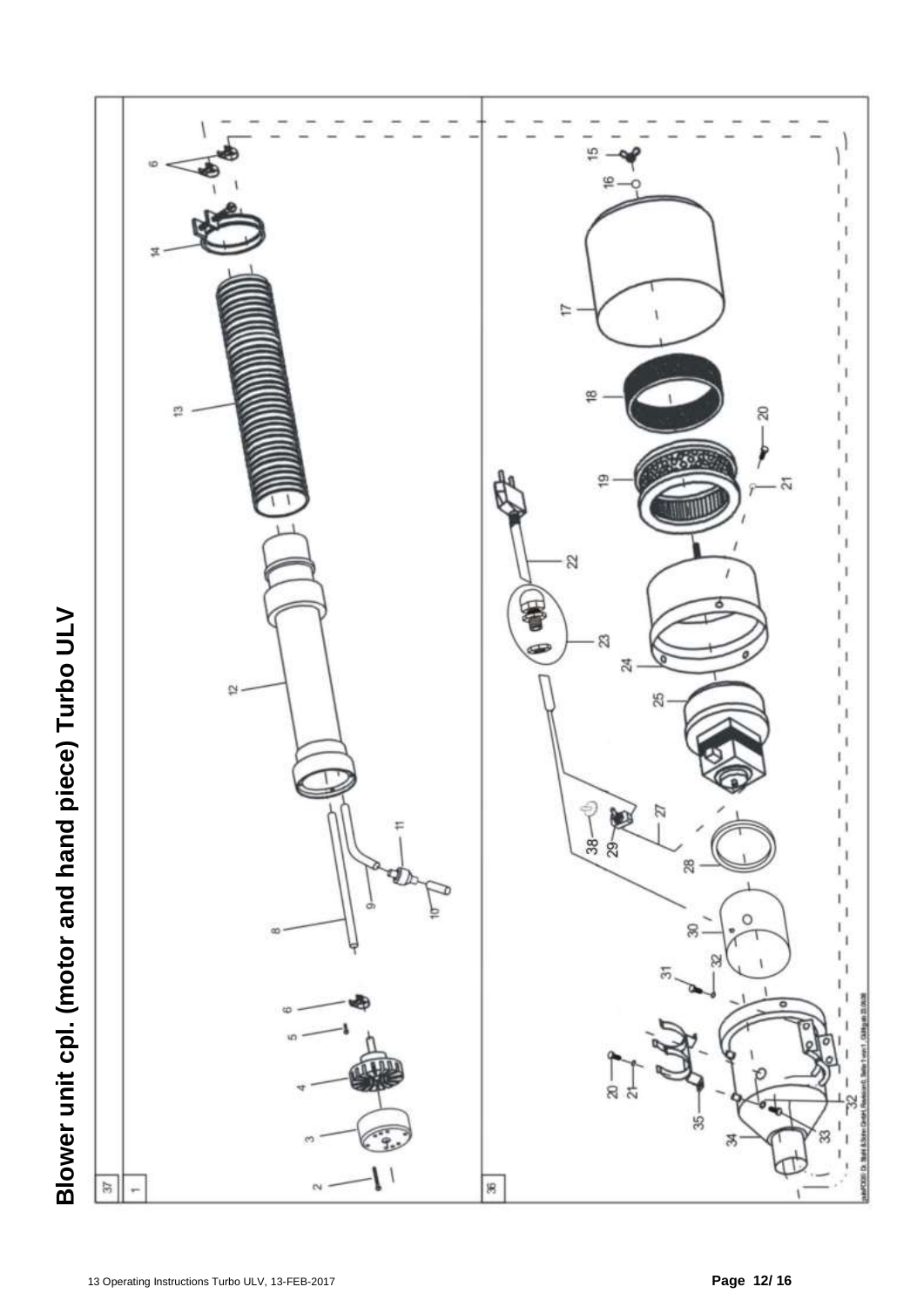# **Blower unit cpl. (motor and hand piece) Turbo ULV**

| Pos.<br>No.    | <b>Description</b>                                                  | Art.-No. |
|----------------|---------------------------------------------------------------------|----------|
| 1              | Hand piece cpl. with eddy current nozzle and tubes Turbo ULV        | G00293.  |
| $\overline{2}$ | Cylinder head screw M3 x 25 Turbo ULV                               | N00244.  |
| 3              | Lid for nozzle Turbo ULV                                            | Z00524.  |
| $\overline{4}$ | Eddy current nozzle Turbo ULV                                       | Z00523.  |
| 5              | Cylinder head screw M3 x 10 Turbo ULV                               | N00245.  |
| 6              | Tube clip size 8                                                    | N00015.  |
| 8              | Solution tube 1330mm Viton Turbo ULV                                | F00240.  |
| 9              | Air tube 1150 mm rubber Turbo ULV                                   | F00241.  |
| 10             | Air tube 75mm black                                                 | F00075.  |
| 11             | Non-return valve (red/grey) Turbo ULV                               | G00294.  |
| 12             | Hand piece casing Turbo ULV                                         | Z00522.  |
| 13             | Flexible tube 940 mm Turbo ULV                                      | Z00528.  |
| 14             | Tube clip size 35 -40 Turbo ULV                                     | Z00534.  |
| 15             | Butterfly nut M6 Turbo ULV                                          | N00246.  |
| 16             | Disc 6,5 x 12 Turbo ULV                                             | N00256.  |
| 17             | Filter casing Turbo ULV                                             | Z00520.  |
| 18             | Preliminary filter Turbo ULV (for main filter) (1 Set with 10 pce.) | Z00519.  |
| 19             | Main air filter Turbo ULV                                           | Z00521.  |
| 20             | Cheese head screw M5 x 10                                           | N00242.  |
| 21             | Washer M5                                                           | N00099.  |
| 22             | Connecting cable with plug kpl Turbo ULV                            | Z00505.  |
| 23             | Cable strain relief cpl. with nut black Turbo ULV                   | G00323.  |
| 24             | Rear Motor casing Turbo ULV                                         | Z00511.  |
| 25             | Motor ventilation/turbine cpl. 110 V Turbo ULV                      | G00335.  |
| 27             | Connecting cable (switch/motor) black 200 mm Turbo ULV              | F00269.  |
| 28             | Gasket motor casing Turbo ULV                                       | Z00513.  |
| 29             | Switch On/ Off without seal bonnet                                  | Z00398.  |
| 30             | <b>Isolation Turbo ULV</b>                                          | F00266.  |
| 31             | Hexagon screw M5 x 10                                               | N00072.  |
| 32             | Tooth lock washer (internal) $\varnothing$ 5,3                      | N00019.  |
| 33             | Cylinder head screw M5 x 6 MS                                       | N00027.  |
| 34             | Front Motor casing Turbo ULV                                        | Z00562.  |
| 35             | Holder for hand piece Turbo ULV                                     | Z00512.  |
| 36             | Motor casing cpl. incl. turbine 110 V Turbo ULV                     |          |
| 37             | Blower unit cpl. (motor 110 V and hand piece) Turbo ULV             | G00337.  |
| 38             | Seal bonnet for switch                                              | Z00026.  |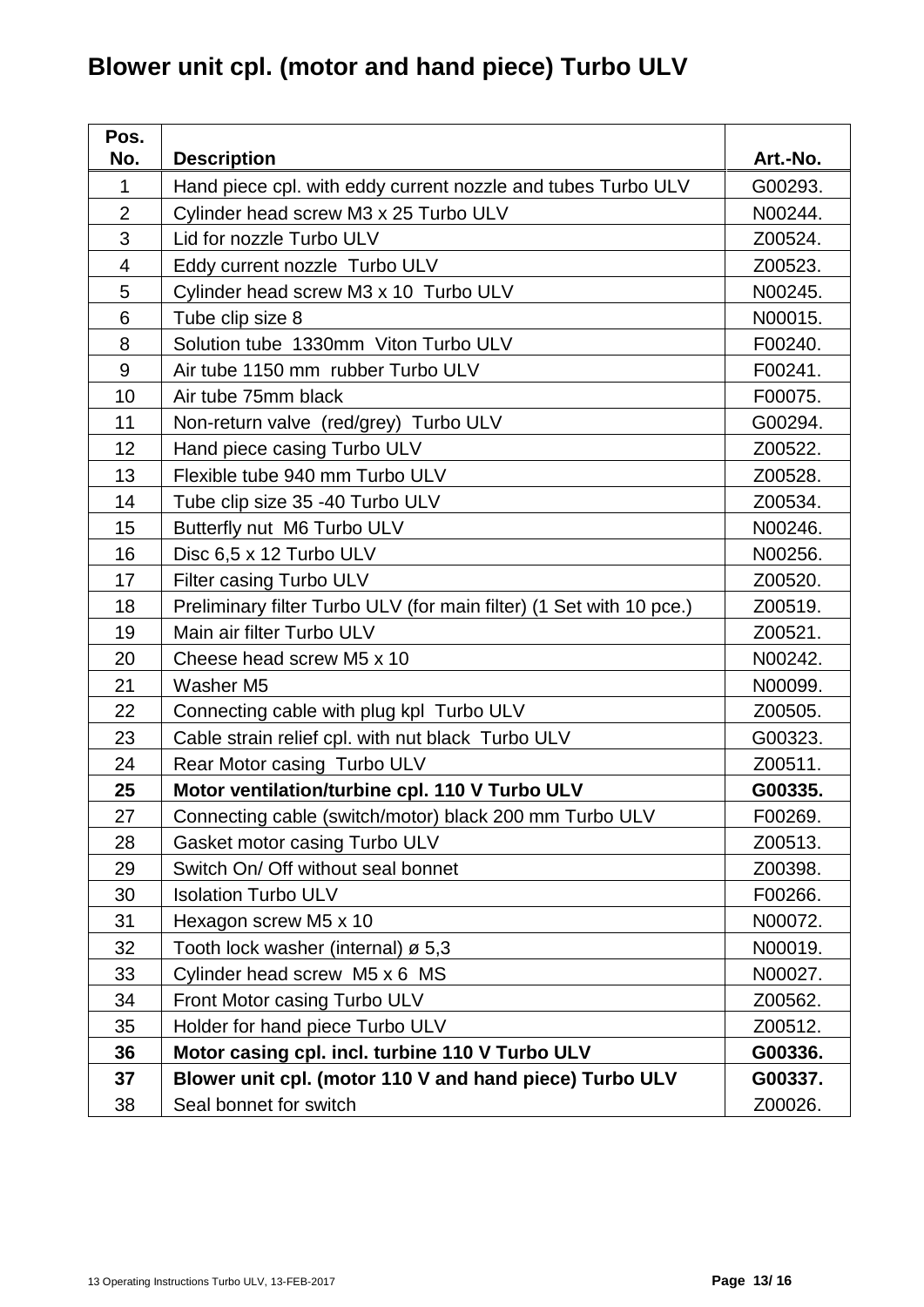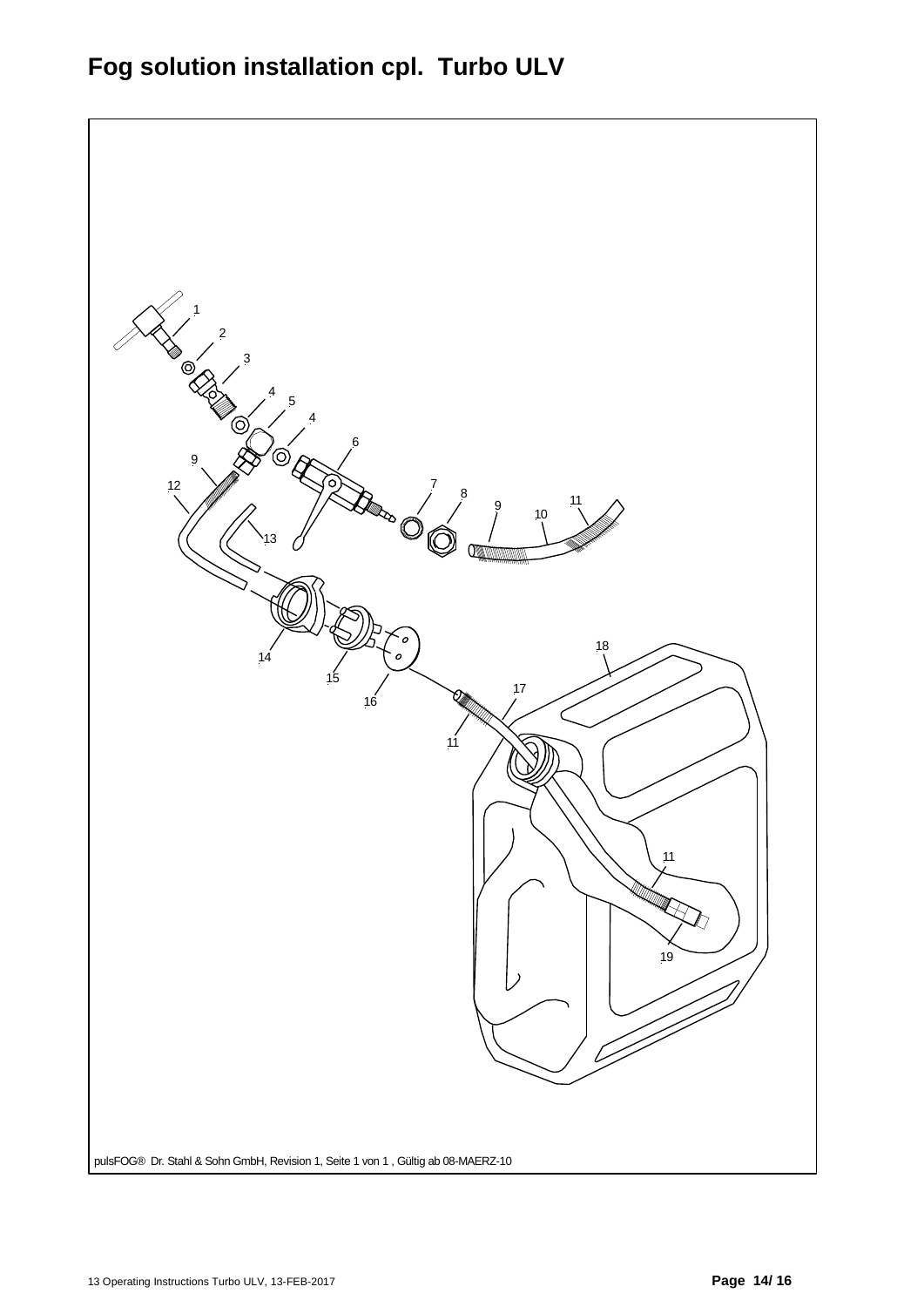# **Fog solution installation cpl. Turbo ULV**

| Pos. No.       | <b>Description</b>                                                               | Art.-No. |
|----------------|----------------------------------------------------------------------------------|----------|
| 1              | Dosing nozzle size 7 "acid resistant" (Ø 0,7 mm)                                 | Z00564.  |
| $\overline{2}$ | Gasket 8x12x1 Fi                                                                 | N00059.  |
| $\overline{2}$ | Gasket 8x12x1 ALU "acid resistant"                                               | N00061.  |
| 3              | Nozzle cane Turbo ULV                                                            | Z00531.  |
| 4              | Gasket 10x14x1,5 PA                                                              | N00250.  |
| 5              | Ring piece with nut (anodized) Turbo ULV                                         | N00248.  |
| 5              | Ring piece stainless steel (welded) incl. Tube clip (size 8)<br>"acid resistant" | G00351.  |
| 6              | Fog tap cpl. for Turbo ULV                                                       | G00289.  |
| $\overline{7}$ | Lock washer S M10x1                                                              | N00031.  |
| 8              | Flat hexagon nut M10x1 brass                                                     | N00030.  |
| 9              | Supporting spring 8,5x160 for Novoprene/Viton                                    | Z00062.  |
| 10             | Fog solution tube 195 mm Viton Turbo ULV                                         | F00245.  |
| 11             | Supporting spring 8,5x100 for Novoprene/Viton                                    | Z00095.  |
| 12             | Fog solution tube 120 mm Viton Turbo ULV                                         | F00387.  |
| 13             | Air tube 195 mm rubber Turbo ULV                                                 | F00246.  |
| 14             | Lid with bore-hole (tri-cornered)                                                | F00097.  |
| 15             | Passage                                                                          | Z00051.  |
| 16             | Laminate gasket                                                                  | Z00052.  |
| 17             | Fog solution tube 310 mm Viton                                                   | F00066.  |
| 18             | Solution tank with lid 5 ltr.                                                    | F00129.  |
| 19             | Single suction piece (PA with brass-weight)                                      | G00165.  |
| 19             | Single suction piece (PA with stainless steel weight)<br>"acid resistant"        | G00166.  |
| 20             | Fog solution installation cpl. Turbo ULV                                         | G00287.  |